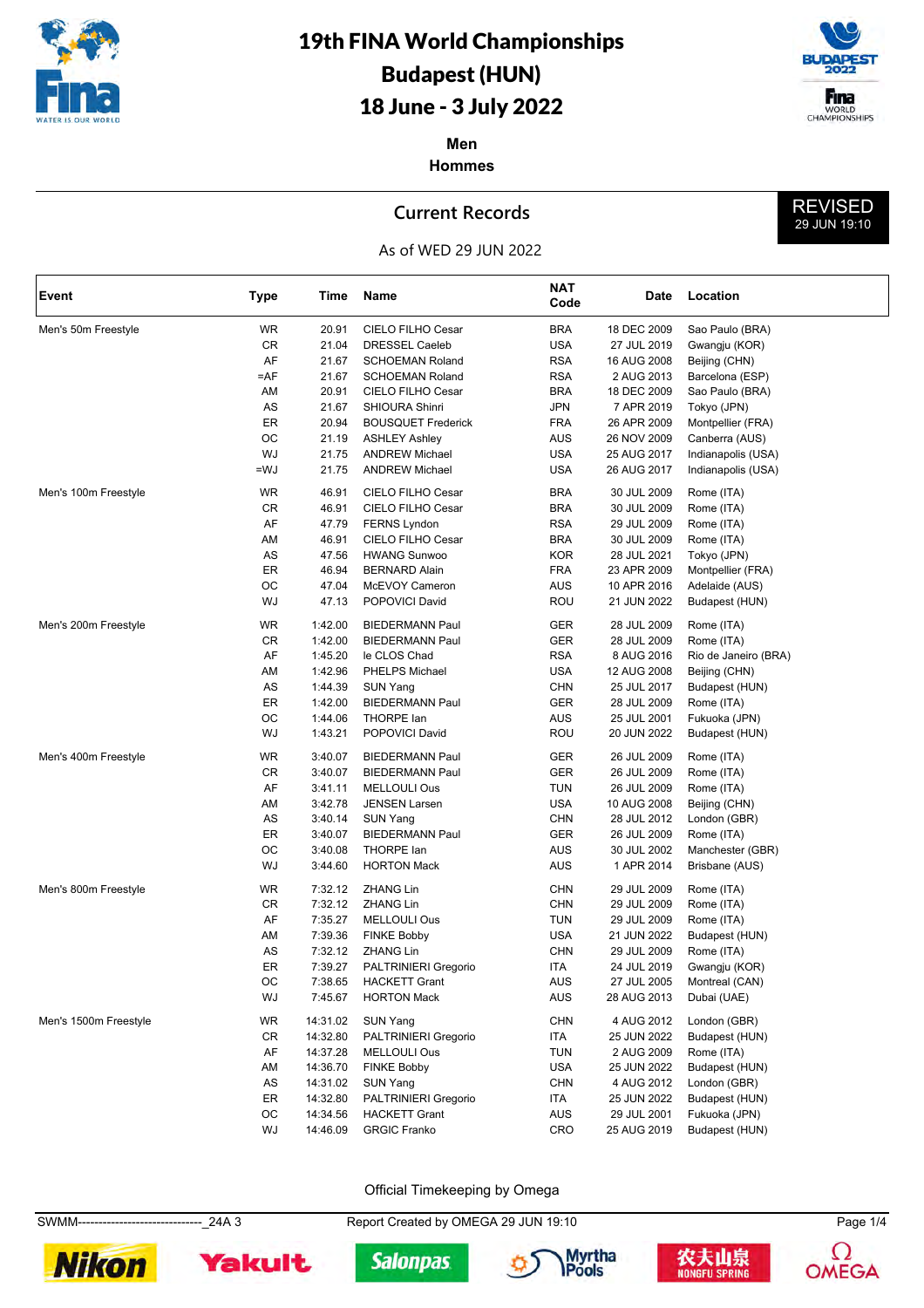



REVISED 29 JUN 19:10

**Men Hommes**

### **Current Records**



| Event                   | <b>Type</b> | Time    | Name                       | <b>NAT</b><br>Code | Date        | Location             |
|-------------------------|-------------|---------|----------------------------|--------------------|-------------|----------------------|
| Men's 50m Backstroke    | <b>WR</b>   | 23.71   | <b>ARMSTRONG Hunter</b>    | <b>USA</b>         | 28 APR 2022 | Greensboro (USA)     |
|                         | CR          | 24.04   | <b>TANCOCK Liam</b>        | <b>GBR</b>         | 2 AUG 2009  | Rome (ITA)           |
|                         | AF          | 24.34   | <b>ZANDBERG Johannes</b>   | <b>RSA</b>         | 2 AUG 2009  | Rome (ITA)           |
|                         | AM          | 23.71   | <b>ARMSTRONG Hunter</b>    | <b>USA</b>         | 28 APR 2022 | Greensboro (USA)     |
|                         | AS          | 24.24   | KOGA Junya                 | <b>JPN</b>         | 2 AUG 2009  | Rome (ITA)           |
|                         | ER          | 23.80   | <b>KOLESNIKOV Kliment</b>  | <b>RUS</b>         | 18 MAY 2021 | Budapest (HUN)       |
|                         | OС          | 24.54   | <b>TREFFERS Ben</b>        | <b>AUS</b>         | 1 APR 2014  | Brisbane (AUS)       |
|                         | WJ          | 24.00   | <b>KOLESNIKOV Kliment</b>  | <b>RUS</b>         | 4 AUG 2018  | Glasgow (GBR)        |
| Men's 100m Backstroke   | <b>WR</b>   | 51.60   | <b>CECCON Thomas</b>       | ITA                | 20 JUN 2022 | Budapest (HUN)       |
|                         | CR          | 51.60   | <b>CECCON Thomas</b>       | <b>ITA</b>         | 20 JUN 2022 | Budapest (HUN)       |
|                         | AF          | 53.12   | <b>REID Chris</b>          | <b>RSA</b>         | 11 APR 2016 | Durban (RSA)         |
|                         | AM          | 51.85   | <b>MURPHY Ryan</b>         | <b>USA</b>         | 13 AUG 2016 | Rio de Janeiro (BRA) |
|                         | AS          | 51.86   | XU Jiayu                   | <b>CHN</b>         | 8 APR 2017  | Qingdae (CHN)        |
|                         | ER          | 51.60   | <b>CECCON Thomas</b>       | ITA                | 20 JUN 2022 | Budapest (HUN)       |
|                         | OС          | 52.11   | <b>LARKIN Mitchell</b>     | AUS                | 6 NOV 2015  | Dubai (UAE)          |
|                         | WJ          | 52.53   | <b>KOLESNIKOV Kliment</b>  | <b>RUS</b>         | 6 AUG 2018  | Glasgow (GBR)        |
| Men's 200m Backstroke   | <b>WR</b>   | 1:51.92 | PEIRSOL Aaron              | <b>USA</b>         | 31 JUL 2009 | Rome (ITA)           |
|                         | CR          | 1:51.92 | PEIRSOL Aaron              | <b>USA</b>         | 31 JUL 2009 | Rome (ITA)           |
|                         | AF          | 1:55.75 | du RAND George             | <b>RSA</b>         | 30 JUL 2009 | Rome (ITA)           |
|                         | AM          | 1:51.92 | PEIRSOL Aaron              | <b>USA</b>         | 31 JUL 2009 | Rome (ITA)           |
|                         | AS          | 1:52.51 | <b>IRIE Ryosuke</b>        | <b>JPN</b>         | 31 JUL 2009 | Rome (ITA)           |
|                         | ER          | 1:53.23 | <b>RYLOV Evgeny</b>        | <b>ROC</b>         | 8 APR 2021  | Kazan (RUS)          |
|                         | ОC          | 1:53.17 | <b>LARKIN Mitchell</b>     | <b>AUS</b>         | 7 NOV 2015  | Dubai (UAE)          |
|                         | WJ          | 1:55.14 | <b>KOLESNIKOV Kliment</b>  | <b>RUS</b>         | 28 JUL 2017 | Budapest (HUN)       |
| Men's 50m Breaststroke  | <b>WR</b>   | 25.95   | PEATY Adam                 | <b>GBR</b>         | 25 JUL 2017 | Budapest (HUN)       |
|                         | CR          | 25.95   | PEATY Adam                 | <b>GBR</b>         | 25 JUL 2017 | Budapest (HUN)       |
|                         | AF          | 26.54   | van der BURGH Cameron      | <b>RSA</b>         | 25 JUL 2017 | Budapest (HUN)       |
|                         | AM          | 26.33   | LIMA Felipe                | <b>BRA</b>         | 9 JUN 2019  | Monaco (MON)         |
|                         | AS          | 26.86   | YAN Zibei                  | <b>CHN</b>         | 23 JUL 2019 | Gwangju (KOR)        |
|                         | ER          | 25.95   | PEATY Adam                 | <b>GBR</b>         | 25 JUL 2017 | Budapest (HUN)       |
|                         | OС          | 26.74   | <b>CHRISTIAN Christian</b> | <b>AUS</b>         | 1 APR 2014  | Brisbane (AUS)       |
|                         | WJ          | 26.97   | <b>MARTINENGHI Nicolo</b>  | ITA                | 4 APR 2017  | Riccione (ITA)       |
| Men's 100m Breaststroke | <b>WR</b>   | 56.88   | PEATY Adam                 | GBR                | 21 JUL 2019 | Gwangju (KOR)        |
|                         | CR          | 56.88   | PEATY Adam                 | <b>GBR</b>         | 21 JUL 2019 | Gwangju (KOR)        |
|                         | AF          | 58.46   | van der BURGH Cameron      | <b>RSA</b>         | 29 JUL 2012 | London (GBR)         |
|                         | AM          | 58.14   | <b>ANDREW Michael</b>      | <b>USA</b>         | 13 JUN 2021 | Omaha (USA)          |
|                         | AS          | 58.63   | YAN Zibei                  | <b>CHN</b>         | 22 JUL 2019 | Gwangju (KOR)        |
|                         | ER          | 56.88   | PEATY Adam                 | <b>GBR</b>         | 21 JUL 2019 | Gwangju (KOR)        |
|                         | ОC          | 58.58   | <b>RICKARD Brenton</b>     | AUS                | 27 JUL 2009 | Rome (ITA)           |
|                         | WJ          | 59.01   | <b>MARTINENGHI Nicolo</b>  | <b>ITA</b>         | 23 AUG 2017 | Indianapolis (USA)   |
| Men's 200m Breaststroke | WR          | 2:05.95 | STUBBLETY-COOK Zac         | AUS                | 19 MAY 2022 | Adelaide (AUS)       |
|                         | CR          | 2:06.12 | CHUPKOV Anton              | <b>RUS</b>         | 26 JUL 2019 | Gwangju (KOR)        |
|                         | AF          | 2:09.61 | <b>VERSFELD Neil</b>       | <b>RSA</b>         | 30 JUL 2009 | Rome (ITA)           |
|                         | AM          | 2:07.17 | PRENOT Josh                | <b>USA</b>         | 30 JUN 2016 | Omaha (USA)          |
|                         | AS          | 2:06.40 | SATO Shoma                 | <b>JPN</b>         | 7 APR 2021  | Tokyo (JPN)          |
|                         | ER          | 2:06.12 | <b>CHUPKOV Anton</b>       | <b>RUS</b>         | 26 JUL 2019 | Gwangju (KOR)        |
|                         | OС          | 2:05.95 | STUBBLETY-COOK Zac         | AUS                | 19 MAY 2022 | Adelaide (AUS)       |
|                         | WJ          | 2:09.39 | QIN Haiyang                | <b>CHN</b>         | 27 JUL 2017 | Budapest (HUN)       |

Official Timekeeping by Omega

SWMM------------------------------\_24A 3 Report Created by OMEGA 29 JUN 19:10 Page 2/4











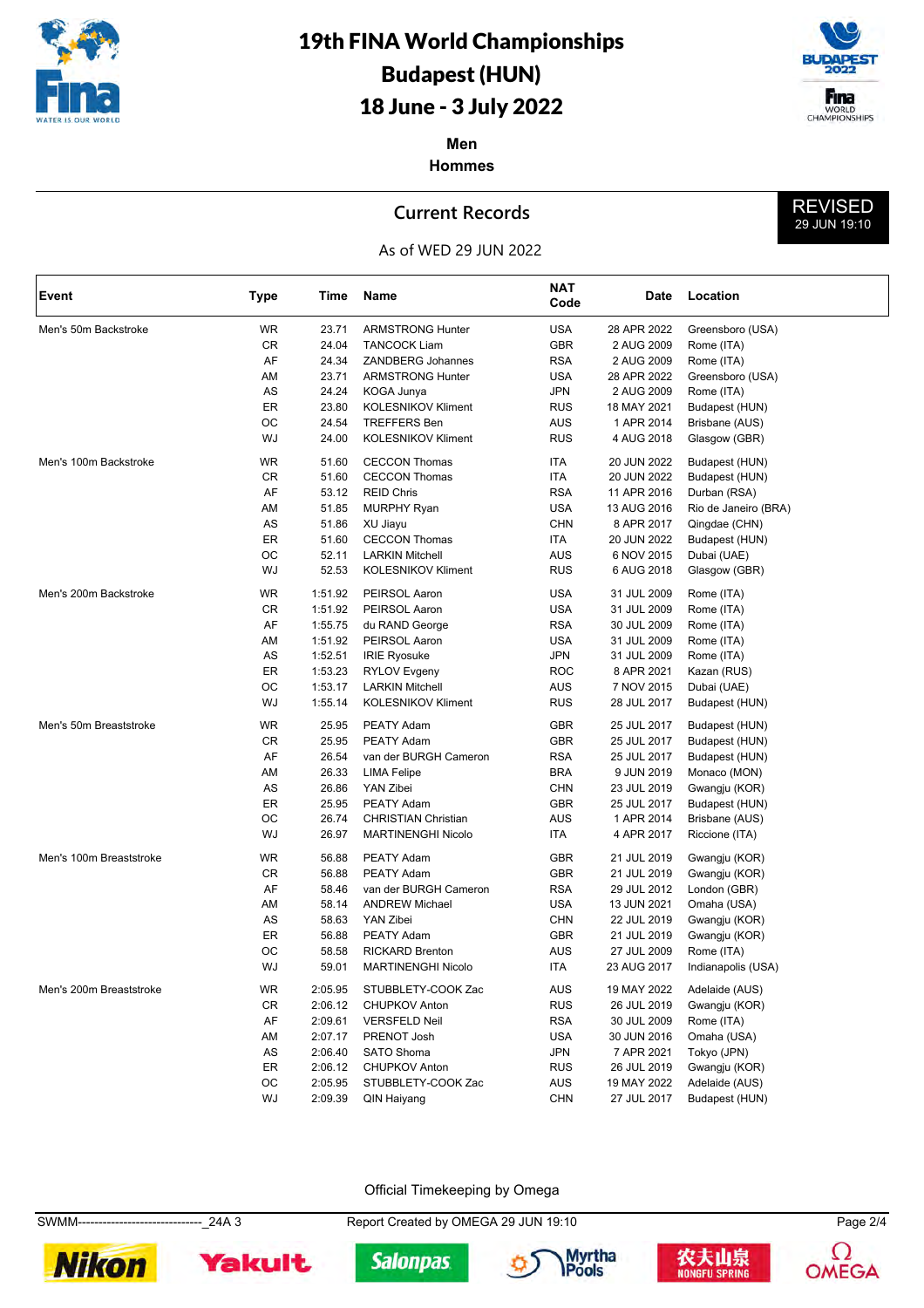



REVISED 29 JUN 19:10

**Men Hommes**

### **Current Records**

### As of WED 29 JUN 2022

| Event                        | <b>Type</b> | Time    | Name                       | <b>NAT</b><br>Code | Date        | Location             |
|------------------------------|-------------|---------|----------------------------|--------------------|-------------|----------------------|
| Men's 50m Butterfly          | WR          | 22.27   | <b>GOVOROV Andrii</b>      | <b>UKR</b>         | 1 JUL 2018  | Rome (ITA)           |
|                              | CR          | 22.35   | <b>DRESSEL Caeleb</b>      | <b>USA</b>         | 22 JUL 2019 | Gwangju (KOR)        |
|                              | AF          | 22.90   | <b>SCHOEMAN Roland</b>     | <b>RSA</b>         | 26 JUL 2009 | Rome (ITA)           |
|                              | AM          | 22.35   | <b>DRESSEL Caeleb</b>      | <b>USA</b>         | 22 JUL 2019 | Gwangju (KOR)        |
|                              | AS          | 22.93   | <b>SCHOOLING Joseph</b>    | <b>SGP</b>         | 23 JUL 2017 | Budapest (HUN)       |
|                              | ER          | 22.27   | <b>GOVOROV Andrii</b>      | UKR                | 1 JUL 2018  | Rome (ITA)           |
|                              | OС          | 22.73   | <b>TARGETT Matthew</b>     | AUS                | 27 JUL 2009 | Rome (ITA)           |
|                              | WJ          | 23.05   | MINAKOV Andrei             | <b>RUS</b>         | 28 OCT 2020 | Kazan (RUS)          |
| Men's 100m Butterfly         | <b>WR</b>   | 49.45   | <b>DRESSEL Caeleb</b>      | <b>USA</b>         | 31 JUL 2021 | Tokyo (JPN)          |
|                              | CR          | 49.50   | <b>DRESSEL Caeleb</b>      | <b>USA</b>         | 26 JUL 2019 | Gwangju (KOR)        |
|                              | AF          | 50.56   | le CLOS Chad               | <b>RSA</b>         | 8 AUG 2015  | Kazan (RUS)          |
|                              | AM          | 49.45   | <b>DRESSEL Caeleb</b>      | USA                | 31 JUL 2021 | Tokyo (JPN)          |
|                              | AS          | 50.39   | <b>SCHOOLING Joseph</b>    | SGP                | 12 AUG 2016 | Rio de Janeiro (BRA) |
|                              | ER          | 49.68   | <b>MILAK Kristof</b>       | HUN                | 31 JUL 2021 | Tokyo (JPN)          |
|                              | OC          | 50.45   | <b>TEMPLE Matthew</b>      | AUS                | 17 JUN 2021 | Adelaide (AUS)       |
|                              | WJ          | 50.62   | <b>MILAK Kristof</b>       | <b>HUN</b>         | 29 JUL 2017 | Budapest (HUN)       |
| Men's 200m Butterfly         | WR          | 1:50.34 | <b>MILAK Kristof</b>       | <b>HUN</b>         | 21 JUN 2022 | Budapest (HUN)       |
|                              | CR          | 1:50.34 | <b>MILAK Kristof</b>       | <b>HUN</b>         | 21 JUN 2022 | Budapest (HUN)       |
|                              | AF          | 1:52.96 | le CLOS Chad               | <b>RSA</b>         | 31 JUL 2012 | London (GBR)         |
|                              | AM          | 1:51.51 | PHELPS Michael             | USA                | 29 JUL 2009 | Rome (ITA)           |
|                              | AS          | 1:52.53 | <b>SETO Daiya</b>          | <b>JPN</b>         | 18 JAN 2020 | Beijing (CHN)        |
|                              | ER          | 1:50.34 | <b>MILAK Kristof</b>       | <b>HUN</b>         | 21 JUN 2022 | Budapest (HUN)       |
|                              | OC          | 1:54.15 | <b>BURMESTER Moss</b>      | NZL                | 4 APR 2009  | Christchurch (NZL)   |
|                              | WJ          | 1:53.79 | <b>MILAK Kristof</b>       | <b>HUN</b>         | 30 JUN 2017 | Netanya (ISR)        |
| Men's 200m Individual Medley | WR          | 1:54.00 | LOCHTE Ryan                | <b>USA</b>         | 28 JUL 2011 | Shanghai (CHN)       |
|                              | CR          | 1:54.00 | LOCHTE Ryan                | <b>USA</b>         | 28 JUL 2011 | Shanghai (CHN)       |
|                              | AF          | 1:57.03 | <b>TOWNSEND Darian</b>     | <b>RSA</b>         | 25 APR 2009 | Montpellier (FRA)    |
|                              | AM          | 1:54.00 | LOCHTE Ryan                | <b>USA</b>         | 28 JUL 2011 | Shanghai (CHN)       |
|                              | AS          | 1:55.00 | <b>WANG Shun</b>           | <b>CHN</b>         | 30 JUL 2021 | Tokyo (JPN)          |
|                              | ER          | 1:55.18 | <b>CSEH Laszlo</b>         | <b>HUN</b>         | 29 JUL 2009 | Rome (ITA)           |
|                              | ОC          | 1:55.72 | <b>LARKIN Mitchell</b>     | AUS                | 12 JUN 2019 | Brisbane (AUS)       |
|                              | WJ          | 1:56.99 | <b>KOS Hubert</b>          | <b>HUN</b>         | 19 MAY 2021 | Budapest (HUN)       |
| Men's 400m Individual Medley | WR          | 4:03.84 | PHELPS Michael             | <b>USA</b>         | 10 AUG 2008 | Beijing (CHN)        |
|                              | CR          | 4:04.28 | <b>MARCHAND Leon</b>       | FRA                | 18 JUN 2022 | Budapest (HUN)       |
|                              | AF          | 4:10.53 | <b>MELLOULI Ous</b>        | TUN                | 29 JUN 2009 | Pescara (ITA)        |
|                              | AM          | 4:03.84 | PHELPS Michael             | <b>USA</b>         | 10 AUG 2008 | Beijing (CHN)        |
|                              | AS          | 4:06.05 | <b>HAGINO Kosuke</b>       | JPN                | 6 AUG 2016  | Rio de Janeiro (BRA) |
|                              | ER          | 4:04.28 | <b>MARCHAND Leon</b>       | FRA                | 18 JUN 2022 | Budapest (HUN)       |
|                              | OC          | 4:09.27 | <b>SMITH Brendon Peter</b> | AUS                | 24 JUL 2021 | Tokyo (JPN)          |
|                              | WJ          | 4:10.02 | <b>BORODIN Ilia</b>        | <b>RUS</b>         | 23 MAY 2021 | Budapest (HUN)       |
| Men's 4x100m Freestyle       | WR          | 3:08.24 | United States of America   | <b>USA</b>         | 11 AUG 2008 | Beijing (CHN)        |
|                              | CR          | 3:09.06 | United States of America   | USA                | 21 JUL 2019 | Gwangju (KOR)        |
|                              | AF          | 3:11.93 | South Africa               | RSA                | 26 JUL 2009 | Rome (ITA)           |
|                              | AM          | 3:08.24 | United States of America   | USA                | 11 AUG 2008 | Beijing (CHN)        |
|                              | AS          | 3:12.54 | Japan                      | <b>JPN</b>         | 11 AUG 2018 | Tokyo (JPN)          |
|                              | ER          | 3:08.32 | France                     | <b>FRA</b>         | 11 AUG 2008 | Beijing (CHN)        |
|                              | OC          | 3:09.91 | Australia                  | <b>AUS</b>         | 11 AUG 2008 | Beijing (CHN)        |
|                              | WJ          | 3:15.80 | United States of America   | USA                | 20 AUG 2019 | Budapest (HUN)       |

Official Timekeeping by Omega

SWMM------------------------------\_24A 3 Report Created by OMEGA 29 JUN 19:10 Page 3/4











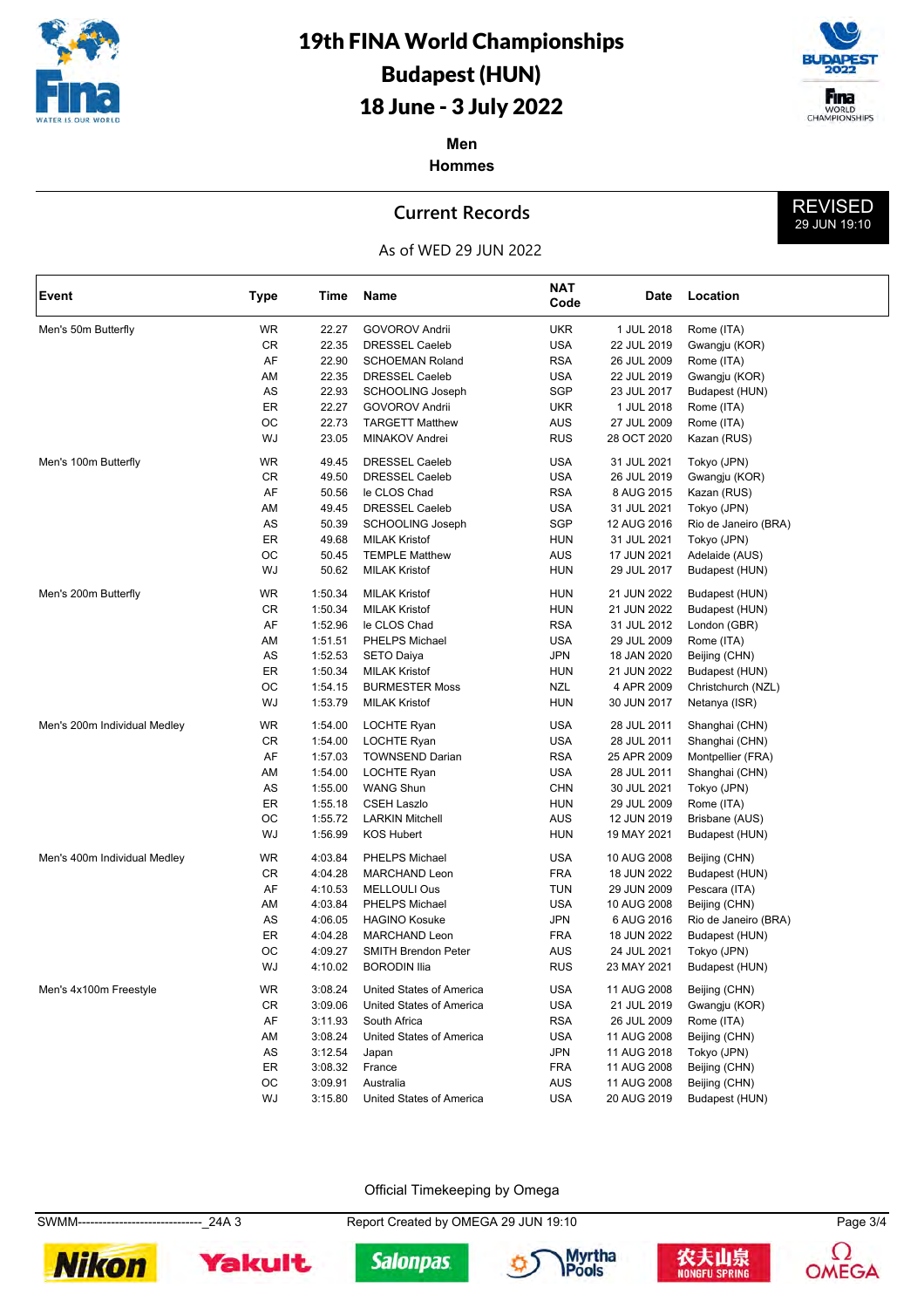



REVISED 29 JUN 19:10

**Men Hommes**

### **Current Records**



| Event                     | Type      | Time    | Name                      | <b>NAT</b><br>Code | Date        | Location       |
|---------------------------|-----------|---------|---------------------------|--------------------|-------------|----------------|
| Men's 4x200m Freestyle    | <b>WR</b> | 6:58.55 | United States of America  | <b>USA</b>         | 31 JUL 2009 | Rome (ITA)     |
|                           | <b>CR</b> | 6:58.55 | United States of America  | <b>USA</b>         | 31 JUL 2009 | Rome (ITA)     |
|                           | AF        | 7:08.01 | South Africa              | <b>RSA</b>         | 31 JUL 2009 | Rome (ITA)     |
|                           | AM        | 6:58.55 | United States of America  | <b>USA</b>         | 31 JUL 2009 | Rome (ITA)     |
|                           | AS        | 7:02.26 | Japan                     | JPN                | 31 JUL 2009 | Rome (ITA)     |
|                           | ER        | 6:58.58 | <b>Great Britain</b>      | <b>GBR</b>         | 28 JUL 2021 | Tokyo (JPN)    |
|                           | OС        | 7:00.85 | Australia                 | AUS                | 26 JUL 2019 | Gwangju (KOR)  |
|                           | WJ        | 7:08.37 | United States of America  | <b>USA</b>         | 23 AUG 2019 | Budapest (HUN) |
| Men's 4x100m Medley Relay | <b>WR</b> | 3:26.78 | United States of America  | <b>USA</b>         | 1 AUG 2021  | Tokyo (JPN)    |
|                           | <b>CR</b> | 3:27.28 | United States of America  | <b>USA</b>         | 2 AUG 2009  | Rome (ITA)     |
|                           | AF        | 3:31.53 | South Africa              | <b>RSA</b>         | 2 AUG 2009  | Rome (ITA)     |
|                           | AM        | 3:26.78 | United States of America  | <b>USA</b>         | 1 AUG 2021  | Tokyo (JPN)    |
|                           | AS        | 3:29.91 | Japan                     | JPN                | 1 AUG 2021  | Tokyo (JPN)    |
|                           | <b>ER</b> | 3:27.51 | <b>Great Britain</b>      | <b>GBR</b>         | 1 AUG 2021  | Tokyo (JPN)    |
|                           | $=ER$     | 3:27.51 | Italy                     | ITA                | 25 JUN 2022 | Budapest (HUN) |
|                           | ОC        | 3:28.64 | Australia                 | AUS                | 2 AUG 2009  | Rome (ITA)     |
|                           | <b>WJ</b> | 3:33.19 | <b>Russian Federation</b> | <b>RUS</b>         | 25 AUG 2019 | Budapest (HUN) |

**Note:** Initial data was provided by FINA and will be updated during the competition. **Legend: =** Equal record **AF** African Record **AM** Americas Record **AS** Asian Record **CR** Championship Record **WR** World Record World Record Official Timekeeping by OmegaSWMM------------------------------\_24A 3 Report Created by OMEGA 29 JUN 19:10 Page 4/4 Ω **Nikon Myrtha** 农夫山泉 Yakult **Salonpas** Pools **OMEGA NONGFU SPRING**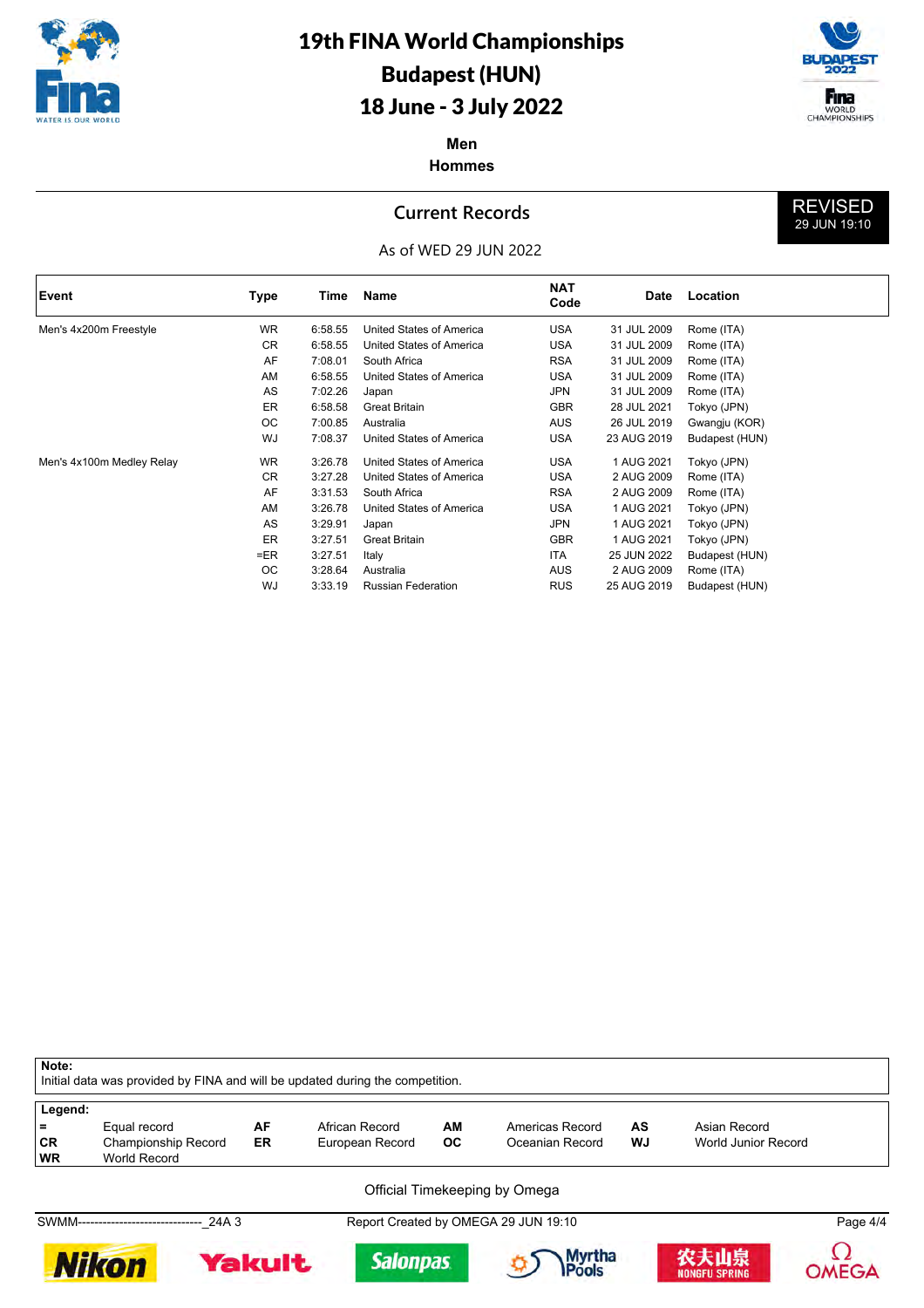



REVISED 29 JUN 19:10

**Women Femmes**

### **Current Records**



| Event                   | Type      | Time     | Name                              | <b>NAT</b><br>Code | Date        | Location             |
|-------------------------|-----------|----------|-----------------------------------|--------------------|-------------|----------------------|
| Women's 50m Freestyle   | <b>WR</b> | 23.67    | <b>SJOSTROM Sarah</b>             | SWE                | 29 JUL 2017 | Budapest (HUN)       |
|                         | CR        | 23.67    | <b>SJOSTROM Sarah</b>             | SWE                | 29 JUL 2017 | Budapest (HUN)       |
|                         | AF        | 24.62    | <b>OSMAN Farida</b>               | EGY                | 29 JUL 2017 | Budapest (HUN)       |
|                         | AM        | 23.97    | <b>MANUEL Simone</b>              | USA                | 30 JUL 2017 | Budapest (HUN)       |
|                         | AS        | 23.97    | LIU Xiang                         | <b>CHN</b>         | 26 SEP 2021 | Xian (CHN)           |
|                         | ER        | 23.67    | <b>SJOSTROM Sarah</b>             | SWE                | 29 JUL 2017 | Budapest (HUN)       |
|                         | OC        | 23.78    | <b>CAMPBELL Cate</b>              | AUS                | 7 APR 2018  | Gold Coast (AUS)     |
|                         | WJ        | 24.17    | <b>CURZAN Claire</b>              | USA                | 14 MAY 2021 | Cary (USA)           |
| Women's 100m Freestyle  | <b>WR</b> | 51.71    | <b>SJOSTROM Sarah</b>             | SWE                | 23 JUL 2017 | Budapest (HUN)       |
|                         | <b>CR</b> | 51.71    | <b>SJOSTROM Sarah</b>             | SWE                | 23 JUL 2017 | Budapest (HUN)       |
|                         | AF        | 54.23    | <b>GALLAGHER Erin</b>             | <b>RSA</b>         | 9 APR 2018  | Gold Coast (AUS)     |
|                         | AM        | 52.04    | <b>MANUEL Simone</b>              | USA                | 26 JUL 2019 | Gwangju (KOR)        |
|                         | AS        | 52.27    | <b>HAUGHEY Siobhan Bernadette</b> | HKG                | 30 JUL 2021 | Tokyo (JPN)          |
|                         | ER        | 51.71    | <b>SJOSTROM Sarah</b>             | SWE                | 23 JUL 2017 | Budapest (HUN)       |
|                         | OC        | 51.96    | <b>McKEON</b> Emma                | AUS                | 30 JUL 2021 | Tokyo (JPN)          |
|                         | WJ        | 52.70    | <b>OLEKSIAK Penny</b>             | CAN                | 11 AUG 2016 | Rio de Janeiro (BRA) |
| Women's 200m Freestyle  | WR        | 1:52.98  | PELLEGRINI Federica               | ITA                | 29 JUL 2009 | Rome (ITA)           |
|                         | CR        | 1:52.98  | PELLEGRINI Federica               | ITA                | 29 JUL 2009 | Rome (ITA)           |
|                         | AF        | 1:57.04  | <b>COVENTRY Kirsty</b>            | ZIM                | 7 JUN 2008  | Austin (USA)         |
|                         | AM        | 1:53.61  | <b>SCHMITT Allison</b>            | <b>USA</b>         | 31 JUL 2012 | London (GBR)         |
|                         | AS        | 1:53.92  | <b>HAUGHEY Siobhan Bernadette</b> | <b>HKG</b>         | 28 JUL 2021 | Tokyo (JPN)          |
|                         | ER        | 1:52.98  | PELLEGRINI Federica               | ITA                | 29 JUL 2009 | Rome (ITA)           |
|                         | OС        | 1:53.09  | <b>TITMUS Ariarne</b>             | AUS                | 14 JUN 2021 | Adelaide (AUS)       |
|                         | WJ        | 1:54.79  | McINTOSH Summer                   | CAN                | 22 JUN 2022 | Budapest (HUN)       |
| Women's 400m Freestyle  | WR        | 3:56.40  | <b>TITMUS Ariarne</b>             | AUS                | 22 MAY 2022 | Adelaide (AUS)       |
|                         | CR        | 3:58.15  | <b>LEDECKY Katie</b>              | USA                | 18 JUN 2022 | Budapest (HUN)       |
|                         | AF        | 4:07.92  | PRINSLOO Karin                    | <b>RSA</b>         | 31 JAN 2014 | Perth (AUS)          |
|                         | AM        | 3:56.46  | <b>LEDECKY Katie</b>              | USA                | 7 AUG 2016  | Rio de Janeiro (BRA) |
|                         | AS        | 4:01.08  | LI Bingjie                        | <b>CHN</b>         | 26 JUL 2021 | Tokyo (JPN)          |
|                         | ER        | 3:59.15  | PELLEGRINI Federica               | ITA                | 26 JUL 2009 | Rome (ITA)           |
|                         | ОС        | 3:56.40  | <b>TITMUS Ariarne</b>             | AUS                | 22 MAY 2022 | Adelaide (AUS)       |
|                         | WJ        | 3:58.37  | <b>LEDECKY Katie</b>              | USA                | 23 AUG 2014 | Gold Coast (AUS)     |
| Women's 800m Freestyle  | <b>WR</b> | 8:04.79  | <b>LEDECKY Katie</b>              | USA                | 12 AUG 2016 | Rio de Janeiro (BRA) |
|                         | <b>CR</b> | 8:07.39  | <b>LEDECKY Katie</b>              | USA                | 8 AUG 2015  | Kazan (RUS)          |
|                         | AF        | 8:25.71  | <b>TROTT Wendy</b>                | <b>RSA</b>         | 14 JUN 2012 | Rome (ITA)           |
|                         | AM        | 8:04.79  | <b>LEDECKY Katie</b>              | USA                | 12 AUG 2016 | Rio de Janeiro (BRA) |
|                         | AS        | 8:14.64  | WANG Jianjiahe                    | CHN                | 30 MAR 2019 | Qingdao (CHN)        |
|                         | ER        | 8:14.10  | <b>ADLINGTON Rebecca</b>          | GBR                | 16 AUG 2008 | Beijing (CHN)        |
|                         | OC        | 8:13.83  | <b>TITMUS Ariarne</b>             | AUS                | 31 JUL 2021 | Tokyo (JPN)          |
|                         | WJ        | 8:11.00  | <b>LEDECKY Katie</b>              | USA                | 19 JUN 2014 | Shenandoah (USA)     |
| Women's 1500m Freestyle | WR        | 15:20.48 | <b>LEDECKY Katie</b>              | <b>USA</b>         | 16 MAY 2018 | Indianapolis (USA)   |
|                         | CR        | 15:25.48 | <b>LEDECKY Katie</b>              | USA                | 4 AUG 2015  | Kazan (RUS)          |
|                         | AF        | 16:05.63 | <b>TROTT Wendy</b>                | <b>RSA</b>         | 25 JUL 2011 | Shanghai (CHN)       |
|                         | AM        | 15:20.48 | <b>LEDECKY Katie</b>              | USA                | 16 MAY 2018 | Indianapolis (USA)   |
|                         | AS        | 15:41.49 | <b>WANG Jianjiahe</b>             | CHN                | 26 JUL 2021 | Tokyo (JPN)          |
|                         | ER        | 15:38.88 | <b>FRIIS Lotte</b>                | DEN                | 30 JUL 2013 | Barcelona (ESP)      |
|                         | ОC        | 15:40.14 | <b>BOYLE Lauren</b>               | <b>NZL</b>         | 4 AUG 2015  | Kazan (RUS)          |
|                         | WJ        | 15:28.36 | <b>LEDECKY Katie</b>              | USA                | 24 AUG 2014 | Gold Coast (AUS)     |

Official Timekeeping by Omega

SWMW------------------------------\_24A 3 Report Created by OMEGA 29 JUN 19:10 Page 1/4











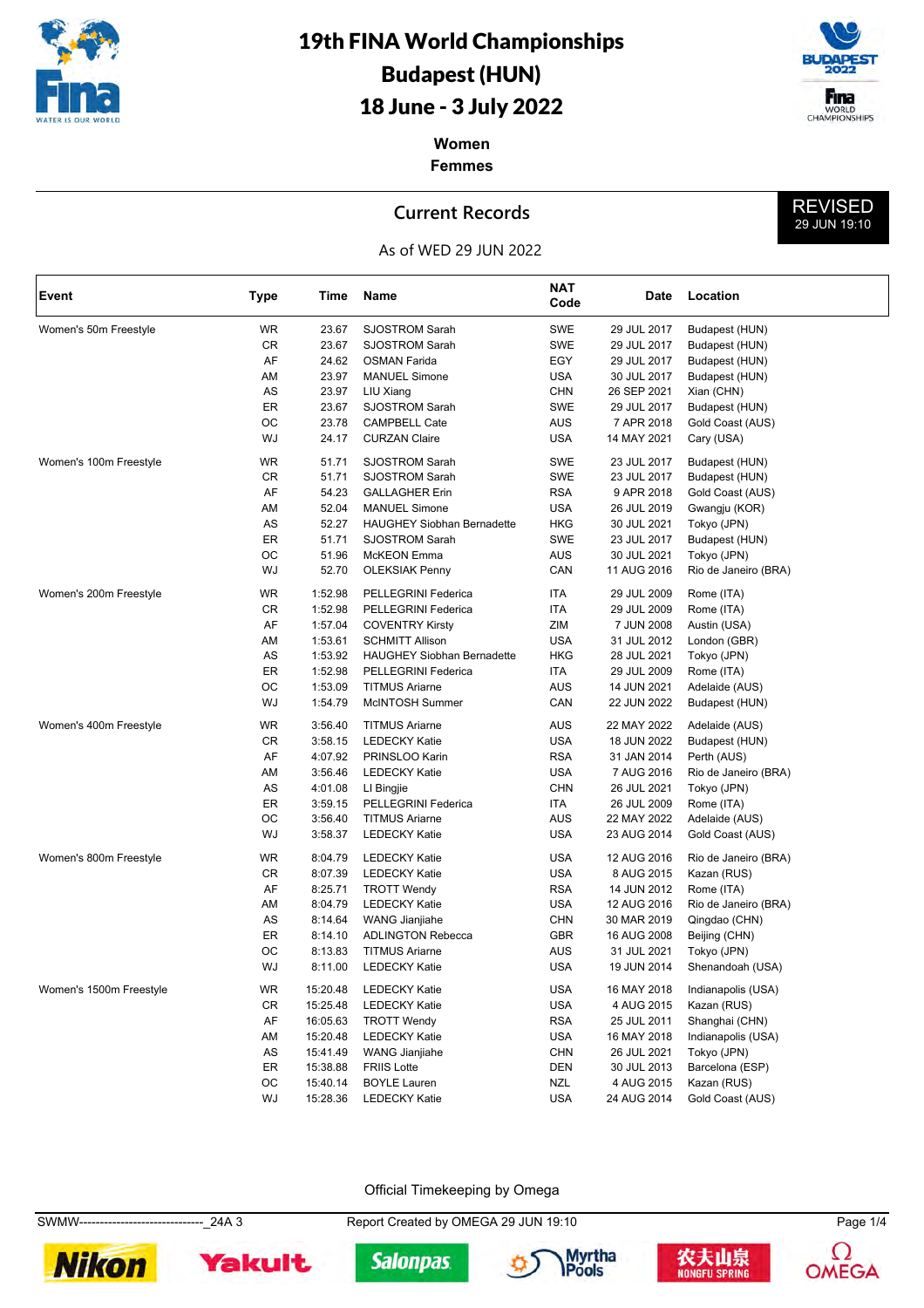



REVISED 29 JUN 19:10

**Women Femmes**

#### **Current Records**



| Event                     | <b>Type</b> | Time    | Name                     | NAT<br>Code | Date        | Location         |
|---------------------------|-------------|---------|--------------------------|-------------|-------------|------------------|
| Women's 50m Backstroke    | <b>WR</b>   | 26.98   | LIU Xiang                | <b>CHN</b>  | 21 AUG 2018 | Jakarta (INA)    |
|                           | CR          | 27.06   | ZHAO Jing                | <b>CHN</b>  | 30 JUL 2009 | Rome (ITA)       |
|                           | AF          | 28.08   | <b>COVENTRY Kirsty</b>   | ZIM         | 13 JUN 2015 | Monaco (MON)     |
|                           | AM          | 27.12   | <b>BERKOFF Katharine</b> | <b>USA</b>  | 28 APR 2022 | Greensboro (USA) |
|                           | AS          | 26.98   | LIU Xiang                | <b>CHN</b>  | 21 AUG 2018 | Jakarta (INA)    |
|                           | ER          | 27.10   | <b>TOUSSAINT Kira</b>    | <b>NED</b>  | 10 APR 2021 | Eindhoven (NED)  |
|                           | ОC          | 27.16   | McKEOWN Kaylee           | AUS         | 15 MAY 2021 | Sydney (AUS)     |
|                           | WJ          | 27.49   | <b>ATHERTON Minna</b>    | AUS         | 29 JAN 2016 | Brisbane (AUS)   |
| Women's 100m Backstroke   | <b>WR</b>   | 57.45   | McKEOWN Kaylee           | AUS         | 13 JUN 2021 | Adelaide (AUS)   |
|                           | CR          | 57.57   | SMITH Regan              | <b>USA</b>  | 28 JUL 2019 | Gwangju (KOR)    |
|                           | AF          | 58.77   | <b>COVENTRY Kirsty</b>   | ZIM         | 11 AUG 2008 | Beijing (CHN)    |
|                           | AM          | 57.57   | SMITH Regan              | <b>USA</b>  | 28 JUL 2019 | Gwangju (KOR)    |
|                           | AS          | 58.70   | AYA Aya                  | <b>JPN</b>  | 4 AUG 2013  | Barcelona (ESP)  |
|                           | ER          | 58.08   | DAWSON Kathleen          | GBR         | 23 MAY 2021 | Budapest (HUN)   |
|                           | OC          | 57.45   | McKEOWN Kaylee           | AUS         | 13 JUN 2021 | Adelaide (AUS)   |
|                           | WJ          | 57.57   | SMITH Regan              | <b>USA</b>  | 28 JUL 2019 | Gwangju (KOR)    |
| Women's 200m Backstroke   | WR          | 2:03.35 | SMITH Regan              | <b>USA</b>  | 26 JUL 2019 | Gwangju (KOR)    |
|                           | CR          | 2:03.35 | SMITH Regan              | <b>USA</b>  | 26 JUL 2019 | Gwangju (KOR)    |
|                           | AF          | 2:04.81 | <b>COVENTRY Kirsty</b>   | ZIM         | 1 AUG 2009  | Rome (ITA)       |
|                           | AM          | 2:03.35 | <b>SMITH Regan</b>       | <b>USA</b>  | 26 JUL 2019 | Gwangju (KOR)    |
|                           | AS          | 2:06.46 | ZHAO Jing                | CHN         | 14 NOV 2010 | Guangzhou (CHN)  |
|                           | ER          | 2:04.94 | ZUEVA Anastasia          | <b>RUS</b>  | 1 AUG 2009  | Rome (ITA)       |
|                           | ОC          | 2:04.28 | McKEOWN Kaylee           | AUS         | 17 JUN 2021 | Adelaide (AUS)   |
|                           | WJ          | 2:03.35 | SMITH Regan              | <b>USA</b>  | 26 JUL 2019 | Gwangju (KOR)    |
| Women's 50m Breaststroke  | WR          | 29.30   | PILATO Benedetta         | ITA         | 22 MAY 2021 | Budapest (HUN)   |
|                           | CR          | 29.40   | <b>KING Lilly</b>        | <b>USA</b>  | 30 JUL 2017 | Budapest (HUN)   |
|                           | AF          | 29.77   | van NIEKERK Lara         | <b>RSA</b>  | 24 JUN 2022 | Budapest (HUN)   |
|                           | AM          | 29.40   | <b>KING Lilly</b>        | <b>USA</b>  | 30 JUL 2017 | Budapest (HUN)   |
|                           | AS          | 30.10   | <b>TANG Qianting</b>     | CHN         | 24 JUN 2022 | Budapest (HUN)   |
|                           | ER          | 29.30   | PILATO Benedetta         | ITA         | 22 MAY 2021 | Budapest (HUN)   |
|                           | ОC          | 30.16   | <b>KATSOULIS Sarah</b>   | <b>AUS</b>  | 2 AUG 2009  | Rome (ITA)       |
|                           | WJ          | 29.30   | PILATO Benedetta         | ITA         | 22 MAY 2021 | Budapest (HUN)   |
| Women's 100m Breaststroke | <b>WR</b>   | 1:04.13 | <b>KING Lilly</b>        | <b>USA</b>  | 25 JUL 2017 | Budapest (HUN)   |
|                           | CR          | 1:04.13 | <b>KING Lilly</b>        | <b>USA</b>  | 25 JUL 2017 | Budapest (HUN)   |
|                           | AF          | 1:04.82 | SCHOENMAKER Tatjana      | <b>RSA</b>  | 25 JUL 2021 | Tokyo (JPN)      |
|                           | AM          | 1:04.13 | <b>KING Lilly</b>        | <b>USA</b>  | 25 JUL 2017 | Budapest (HUN)   |
|                           | AS          | 1:05.32 | JI Liping                | CHN         | 29 AUG 2009 | Beijing (CHN)    |
|                           | ER          | 1:04.35 | <b>MEILUTYTE Ruta</b>    | LTU         | 29 JUL 2013 | Barcelona (ESP)  |
|                           | ОС          | 1:05.09 | <b>JONES Leisel</b>      | AUS         | 20 MAR 2006 | Melbourne (AUS)  |
|                           | WJ          | 1:04.35 | <b>MEILUTYTE Ruta</b>    | LTU         | 29 JUL 2013 | Barcelona (ESP)  |
| Women's 200m Breaststroke | WR          | 2:18.95 | SCHOENMAKER Tatjana      | <b>RSA</b>  | 30 JUL 2021 | Tokyo (JPN)      |
|                           | CR          | 2:19.11 | <b>PEDERSEN Rikke</b>    | DEN         | 1 AUG 2013  | Barcelona (ESP)  |
|                           | AF          | 2:18.95 | SCHOENMAKER Tatjana      | RSA         | 30 JUL 2021 | Tokyo (JPN)      |
|                           | AM          | 2:19.59 | SONI Rebecca             | <b>USA</b>  | 2 AUG 2012  | London (GBR)     |
|                           | AS          | 2:19.65 | <b>KANETO Rie</b>        | JPN         | 4 APR 2016  | Tokyo (JPN)      |
|                           | ER          | 2:19.11 | <b>PEDERSEN Rikke</b>    | DEN         | 1 AUG 2013  | Barcelona (ESP)  |
|                           | OС          | 2:20.54 | <b>JONES Leisel</b>      | AUS         | 1 FEB 2006  | Melbourne (AUS)  |
|                           | WJ          | 2:19.64 | <b>GUNES Viktoria</b>    | <b>TUR</b>  | 30 AUG 2015 | Singapore (SGP)  |

Official Timekeeping by Omega

SWMW------------------------------\_24A 3 Report Created by OMEGA 29 JUN 19:10 Page 2/4











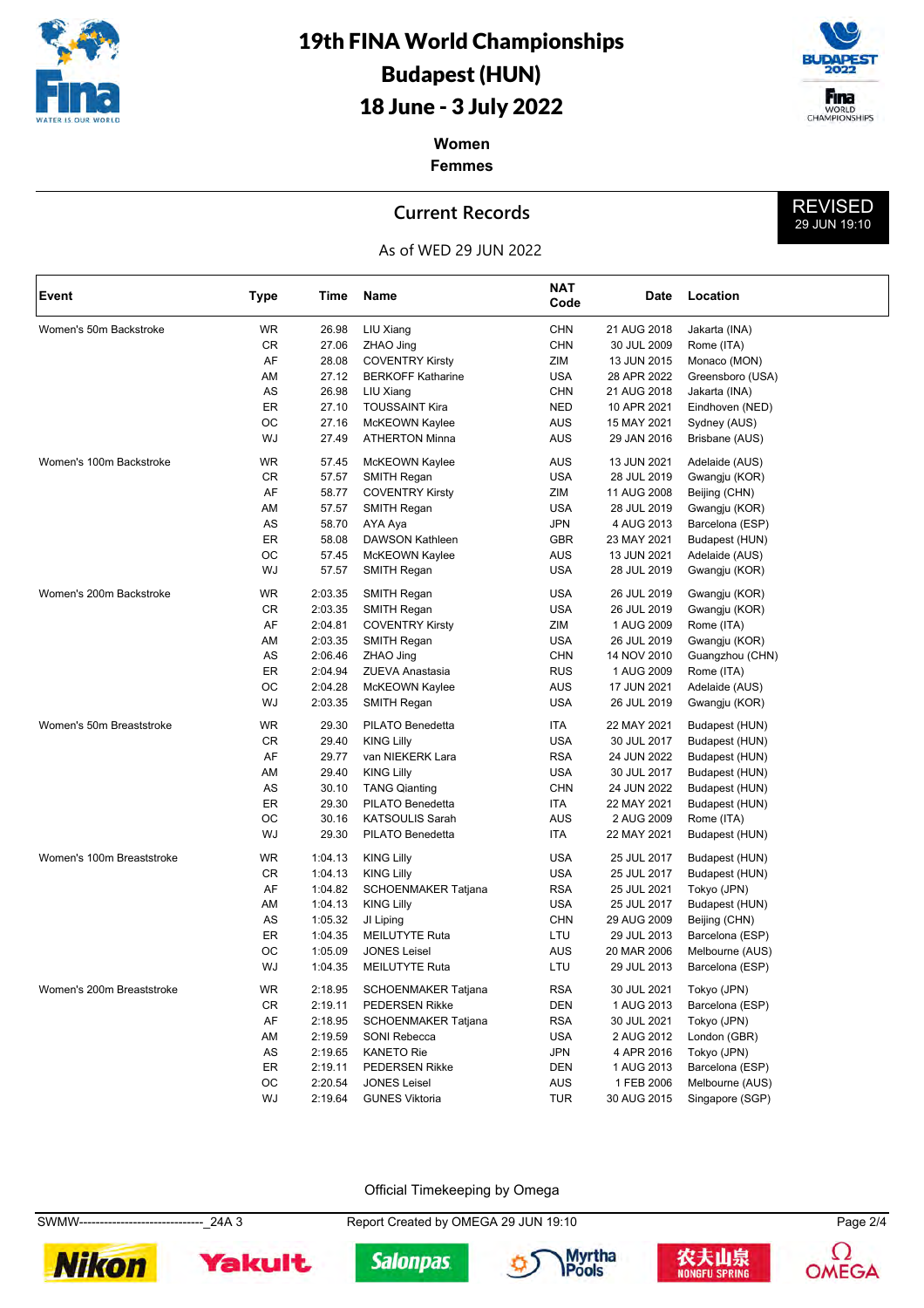



REVISED 29 JUN 19:10

**Women Femmes**

### **Current Records**



| Event                          | <b>Type</b> | Time    | Name                       | <b>NAT</b><br>Code | Date        | Location                  |
|--------------------------------|-------------|---------|----------------------------|--------------------|-------------|---------------------------|
| Women's 50m Butterfly          | WR          | 24.43   | SJOSTROM Sarah             | <b>SWE</b>         | 5 JUL 2014  | Boras (SWE)               |
|                                | CR          | 24.60   | <b>SJOSTROM Sarah</b>      | SWE                | 29 JUL 2017 | Budapest (HUN)            |
|                                | AF          | 25.38   | <b>OSMAN Farida</b>        | EGY                | 24 JUN 2022 | Budapest (HUN)            |
|                                | AM          | 25.38   | <b>HUSKE Torri</b>         | USA                | 23 JUN 2022 | Budapest (HUN)            |
|                                | AS          | 25.11   | <b>IKEE Rikako</b>         | JPN                | 10 JUN 2018 | Canet-en-Roussillon (FRA) |
|                                | ER          | 24.43   | <b>SJOSTROM Sarah</b>      | SWE                | 5 JUL 2014  | Boras (SWE)               |
|                                | OС          | 25.31   | <b>BARRATT Holly</b>       | AUS                | 16 AUG 2019 | Singapore (SGP)           |
|                                | WJ          | 25.46   | <b>IKEE Rikako</b>         | JPN                | 26 AUG 2017 | Indianapolis (USA)        |
| Women's 100m Butterfly         | WR          | 55.48   | <b>SJOSTROM Sarah</b>      | SWE                | 7 AUG 2016  | Rio de Janeiro (BRA)      |
|                                | CR          | 55.53   | <b>SJOSTROM Sarah</b>      | SWE                | 24 JUL 2017 | Budapest (HUN)            |
|                                | AF          | 57.66   | <b>OSMAN Farida</b>        | EGY                | 19 JUN 2022 | Budapest (HUN)            |
|                                | AM          | 55.59   | <b>MACNEIL Margaret</b>    | CAN                | 26 JUL 2021 | Tokyo (JPN)               |
|                                | AS          | 55.62   | ZHANG Yufei                | <b>CHN</b>         | 29 SEP 2020 | Qingdao (CHN)             |
|                                | ER          | 55.48   | <b>SJOSTROM Sarah</b>      | SWE                | 7 AUG 2016  | Rio de Janeiro (BRA)      |
|                                | OС          | 55.72   | McKEON Emma                | AUS                | 26 JUL 2021 | Tokyo (JPN)               |
|                                | WJ          | 56.43   | <b>CURZAN Claire</b>       | USA                | 14 MAY 2021 | Cary (USA)                |
| Women's 200m Butterfly         | WR          | 2:01.81 | LIU Zige                   | <b>CHN</b>         | 21 OCT 2009 | Jinan (CHN)               |
|                                | CR          | 2:03.41 | <b>SCHIPPER Jess</b>       | <b>AUS</b>         | 30 JUL 2009 | Rome (ITA)                |
|                                | AF          | 2:09.41 | <b>MEAKLIM Kathryn</b>     | <b>RSA</b>         | 12 AUG 2008 | Beijing (CHN)             |
|                                | AM          | 2:04.14 | <b>DESCENZA Mary</b>       | USA                | 29 JUL 2009 | Rome (ITA)                |
|                                | AS          | 2:01.81 | LIU Zige                   | <b>CHN</b>         | 21 OCT 2009 | Jinan (CHN)               |
|                                | ER          | 2:04.27 | <b>HOSSZU Katinka</b>      | <b>HUN</b>         | 29 JUL 2009 | Rome (ITA)                |
|                                | ОС          | 2:03.41 | <b>SCHIPPER Jess</b>       | AUS                | 30 JUL 2009 | Rome (ITA)                |
|                                | WJ          | 2:05.20 | McINTOSH Summer            | CAN                | 22 JUN 2022 | Budapest (HUN)            |
| Women's 200m Individual Medley | WR          | 2:06.12 | <b>HOSSZU Katinka</b>      | <b>HUN</b>         | 3 AUG 2015  | Kazan (RUS)               |
|                                | CR          | 2:06.12 | <b>HOSSZU Katinka</b>      | <b>HUN</b>         | 3 AUG 2015  | Kazan (RUS)               |
|                                | AF          | 2:08.59 | <b>COVENTRY Kirsty</b>     | ZIM                | 13 AUG 2008 | Beijing (CHN)             |
|                                | AM          | 2:06.15 | <b>KUKORS Ariana</b>       | USA                | 27 JUL 2009 | Rome (ITA)                |
|                                | AS          | 2:07.57 | <b>YE Shiwen</b>           | <b>CHN</b>         | 31 JUL 2012 | London (GBR)              |
|                                | ER          | 2:06.12 | <b>HOSSZU Katinka</b>      | <b>HUN</b>         | 3 AUG 2015  | Kazan (RUS)               |
|                                | ОС          | 2:07.03 | <b>RICE Stephanie</b>      | AUS                | 27 JUL 2009 | Rome (ITA)                |
|                                | WJ          | 2:08.91 | <b>HAYES Leah</b>          | USA                | 19 JUN 2022 | Budapest (HUN)            |
| Women's 400m Individual Medley | WR          | 4:26.36 | <b>HOSSZU Katinka</b>      | <b>HUN</b>         | 6 AUG 2016  | Rio de Janeiro (BRA)      |
|                                | CR          | 4:29.33 | <b>HOSSZU Katinka</b>      | <b>HUN</b>         | 30 JUL 2017 | Budapest (HUN)            |
|                                | AF          | 4:29.89 | <b>COVENTRY Kirsty</b>     | ZIM                | 10 AUG 2008 | Beijing (CHN)             |
|                                | AM          | 4:31.12 | <b>HOFF Katie</b>          | USA                | 29 JUN 2008 | Omaha (USA)               |
|                                | AS          | 4:28.43 | <b>YE Shiwen</b>           | <b>CHN</b>         | 28 JUL 2012 | London (GBR)              |
|                                | ER          | 4:26.36 | HOSSZU Katinka             | HUN                | 6 AUG 2016  | Rio de Janeiro (BRA)      |
|                                | ОС          | 4:29.45 | <b>RICE Stephanie</b>      | AUS                | 10 AUG 2008 | Beijing (CHN)             |
|                                | WJ          | 4:32.04 | McINTOSH Summer            | CAN                | 25 JUN 2022 | Budapest (HUN)            |
| Women's 4x100m Freestyle       | WR          | 3:29.69 | Australia                  | <b>AUS</b>         | 25 JUL 2021 | Tokyo (JPN)               |
|                                | CR          | 3:30.21 | Australia                  | <b>AUS</b>         | 21 JUL 2019 | Gwangju (KOR)             |
|                                | AF          | 3:40.29 | South Africa               | <b>RSA</b>         | 10 APR 2021 | Port Elizabeth (RSA)      |
|                                | AM          | 3:31.02 | United States of America   | <b>USA</b>         | 21 JUL 2019 | Gwangju (KOR)             |
|                                | AS          | 3:34.76 | People's Republic of China | <b>CHN</b>         | 25 JUL 2021 | Tokyo (JPN)               |
|                                | ER          | 3:31.72 | Netherlands                | NED                | 26 JUL 2009 | Rome (ITA)                |
|                                | ОC          | 3:29.69 | Australia                  | <b>AUS</b>         | 25 JUL 2021 | Tokyo (JPN)               |
|                                | WJ          | 3:36.19 | Canada                     | CAN                | 27 AUG 2017 | Indianapolis (USA)        |

Official Timekeeping by Omega

SWMW------------------------------\_24A 3 Report Created by OMEGA 29 JUN 19:10 Page 3/4











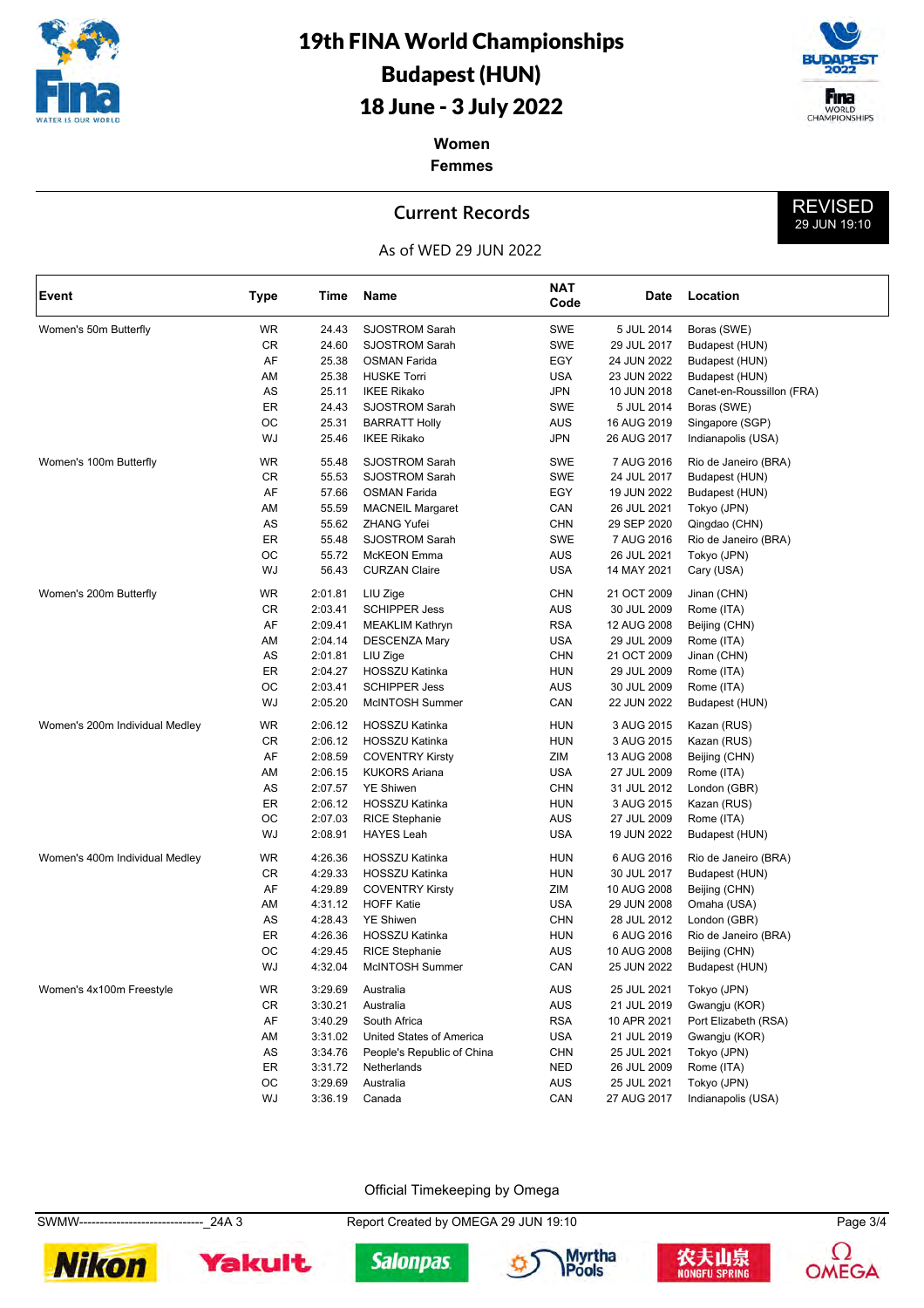



REVISED 29 JUN 19:10

### **Women Femmes**

### **Current Records**



| Event                       | Type      | Time    | Name                       | <b>NAT</b><br>Code | Date        | Location             |
|-----------------------------|-----------|---------|----------------------------|--------------------|-------------|----------------------|
| Women's 4x200m Freestyle    | <b>WR</b> | 7:40.33 | People's Republic of China | <b>CHN</b>         | 29 JUL 2021 | Tokyo (JPN)          |
|                             | <b>CR</b> | 7:41.45 | United States of America   | USA                | 22 JUN 2022 | Budapest (HUN)       |
|                             | AF        | 8:01.56 | South Africa               | <b>RSA</b>         | 28 JUL 2021 | Tokyo (JPN)          |
|                             | AM        | 7:40.73 | United States of America   | <b>USA</b>         | 29 JUL 2021 | Tokyo (JPN)          |
|                             | AS        | 7:40.33 | People's Republic of China | <b>CHN</b>         | 29 JUL 2021 | Tokyo (JPN)          |
|                             | ER        | 7:45.51 | <b>Great Britain</b>       | <b>GBR</b>         | 30 JUL 2009 | Rome (ITA)           |
|                             | ОC        | 7:41.29 | Australia                  | AUS                | 29 JUL 2021 | Tokyo (JPN)          |
|                             | <b>WJ</b> | 7:51.47 | Canada                     | CAN                | 23 AUG 2017 | Indianapolis (USA)   |
| Women's 4x100m Medley Relay | <b>WR</b> | 3:50.40 | United States of America   | <b>USA</b>         | 28 JUL 2019 | Gwangju (KOR)        |
|                             | CR        | 3:50.40 | United States of America   | USA                | 28 JUL 2019 | Gwangju (KOR)        |
|                             | AF        | 4:01.92 | South Africa               | <b>RSA</b>         | 12 APR 2021 | Port Elizabeth (RSA) |
|                             | AM        | 3:50.40 | United States of America   | USA                | 28 JUL 2019 | Gwangju (KOR)        |
|                             | AS        | 3:52.19 | People's Republic of China | <b>CHN</b>         | 1 AUG 2009  | Rome (ITA)           |
|                             | ER        | 3:53.38 | <b>Russian Federation</b>  | <b>RUS</b>         | 30 JUL 2017 | Budapest (HUN)       |
|                             | ОC        | 3:51.60 | Australia                  | AUS                | 1 AUG 2021  | Tokyo (JPN)          |
|                             | WJ        | 3:58.38 | Canada                     | CAN                | 28 AUG 2017 | Indianapolis (USA)   |

| Note:   |                                |         | Initial data was provided by FINA and will be updated during the competition. |                 |                                                                       |           |                              |              |
|---------|--------------------------------|---------|-------------------------------------------------------------------------------|-----------------|-----------------------------------------------------------------------|-----------|------------------------------|--------------|
| Legend: |                                |         |                                                                               |                 |                                                                       |           |                              |              |
| AF      | African Record                 | AM      | Americas Record                                                               | AS              | Asian Record                                                          | <b>CR</b> | <b>Championship Record</b>   |              |
| ER      | European Record                | OC.     | Oceanian Record                                                               | WJ              | <b>World Junior Record</b>                                            | <b>WR</b> | World Record                 |              |
|         | SWMW-------------------------- | · 24A 3 |                                                                               |                 | Official Timekeeping by Omega<br>Report Created by OMEGA 29 JUN 19:10 |           |                              | Page 4/4     |
|         | <b>Nikon</b>                   | Yakult  |                                                                               | <b>Salonpas</b> | Myrtha<br>IPools                                                      |           | 农夫山泉<br><b>NONGFU SPRING</b> | <b>OMEGA</b> |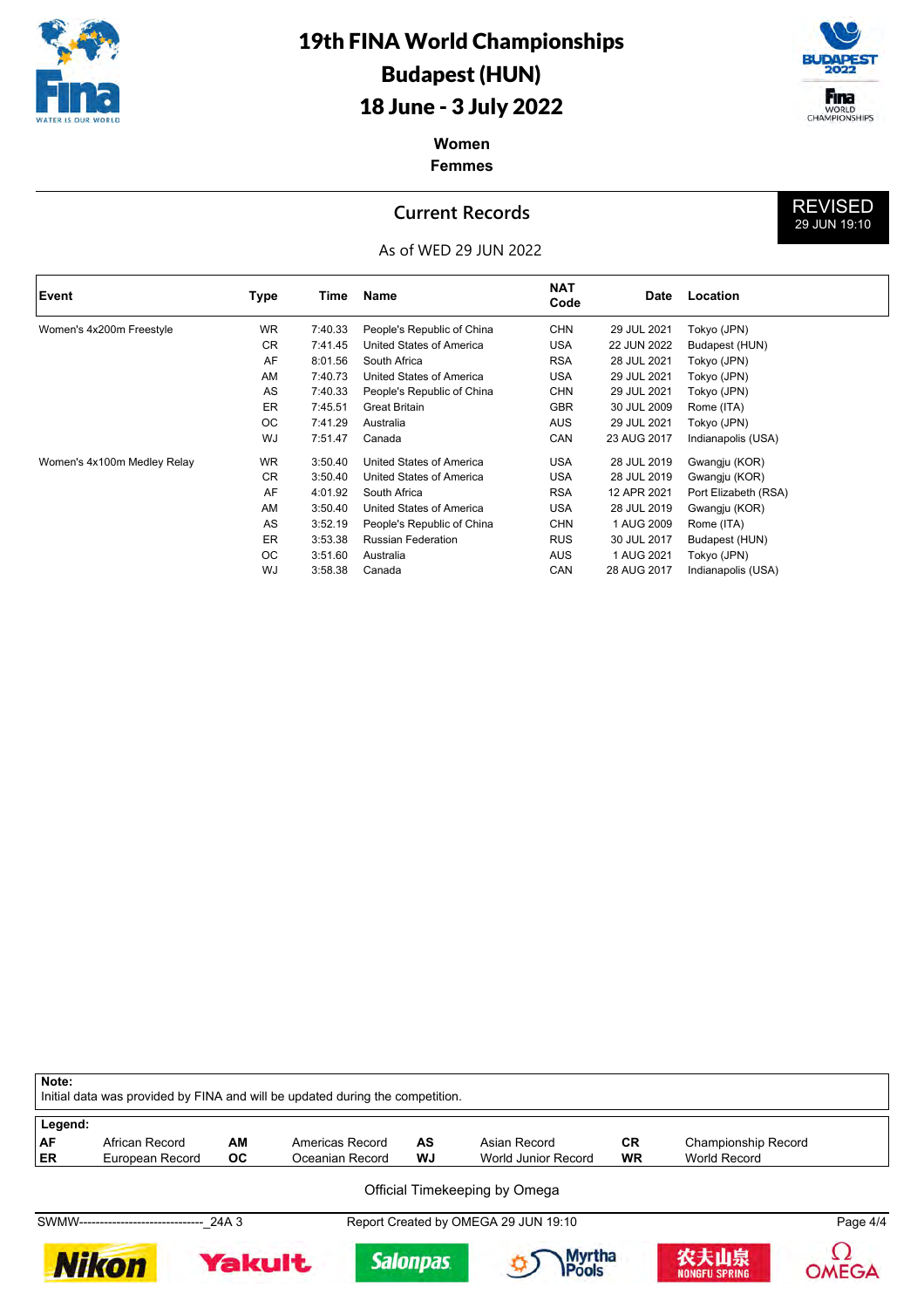



REVISED 29 JUN 19:10

**Mixed Mixte**

## **Current Records**



| Event                     | Type      | Time    | Name                       | <b>NAT</b><br>Code | <b>Date</b> | Location         |
|---------------------------|-----------|---------|----------------------------|--------------------|-------------|------------------|
| Mixed 4x100m Freestyle    | <b>WR</b> | 3:19.38 | Australia                  | <b>AUS</b>         | 24 JUN 2022 | Budapest (HUN)   |
|                           | <b>CR</b> | 3:19.38 | Australia                  | AUS                | 24 JUN 2022 | Budapest (HUN)   |
|                           | AF        | 3:31.24 | South Africa               | <b>RSA</b>         | 23 AUG 2019 | Casablanca (MAR) |
|                           | AM        | 3:19.40 | United States of America   | <b>USA</b>         | 27 JUL 2019 | Gwangju (KOR)    |
|                           | AS        | 3:24.67 | Japan                      | <b>JPN</b>         | 27 JUL 2019 | Gwangju (KOR)    |
|                           | ER        | 3:21.81 | Netherlands                | NED                | 29 JUL 2017 | Budapest (HUN)   |
|                           | OC.       | 3:19.38 | Australia                  | AUS                | 24 JUN 2022 | Budapest (HUN)   |
|                           | WJ        | 3:25.92 | United States of America   | USA                | 22 AUG 2019 | Budapest (HUN)   |
| Mixed 4x100m Medley Relay | WR.       | 3:37.58 | <b>Great Britain</b>       | <b>GBR</b>         | 31 JUL 2021 | Tokyo (JPN)      |
|                           | <b>CR</b> | 3:38.56 | United States of America   | USA                | 26 JUL 2017 | Budapest (HUN)   |
|                           | AF        | 3:49.90 | South Africa               | <b>RSA</b>         | 24 JUL 2019 | Gwangju (KOR)    |
|                           | AM        | 3:38.56 | United States of America   | USA                | 26 JUL 2017 | Budapest (HUN)   |
|                           | AS        | 3:38.41 | People's Republic of China | <b>CHN</b>         | 1 OCT 2020  | Qingdao (CHN)    |
|                           | ER        | 3:37.58 | <b>Great Britain</b>       | <b>GBR</b>         | 31 JUL 2021 | Tokyo (JPN)      |
|                           | <b>OC</b> | 3:38.91 | Australia                  | AUS                | 9 AUG 2018  | Tokyo (JPN)      |
|                           | WJ        | 3:44.84 | United States of America   | USA                | 21 AUG 2019 | Budapest (HUN)   |

| Note:   |                                          |        | Initial data was provided by FINA and will be updated during the competition. |                 |                                                                       |           |                       |              |
|---------|------------------------------------------|--------|-------------------------------------------------------------------------------|-----------------|-----------------------------------------------------------------------|-----------|-----------------------|--------------|
| Legend: |                                          |        |                                                                               |                 |                                                                       |           |                       |              |
| AF      | African Record                           | AM     | Americas Record                                                               | AS              | Asian Record                                                          | <b>CR</b> | Championship Record   |              |
| ER      | European Record                          | OC.    | Oceanian Record                                                               | WJ              | World Junior Record                                                   | <b>WR</b> | World Record          |              |
|         | SWMX------------------------------ 24A 3 |        |                                                                               |                 | Official Timekeeping by Omega<br>Report Created by OMEGA 29 JUN 19:10 |           |                       | Page 1/1     |
|         | Nikon                                    | Yakult |                                                                               | <b>Salonpas</b> | <b>Myrtha</b>                                                         |           | 农夫山泉<br>NONGFU SPRING | <b>OMEGA</b> |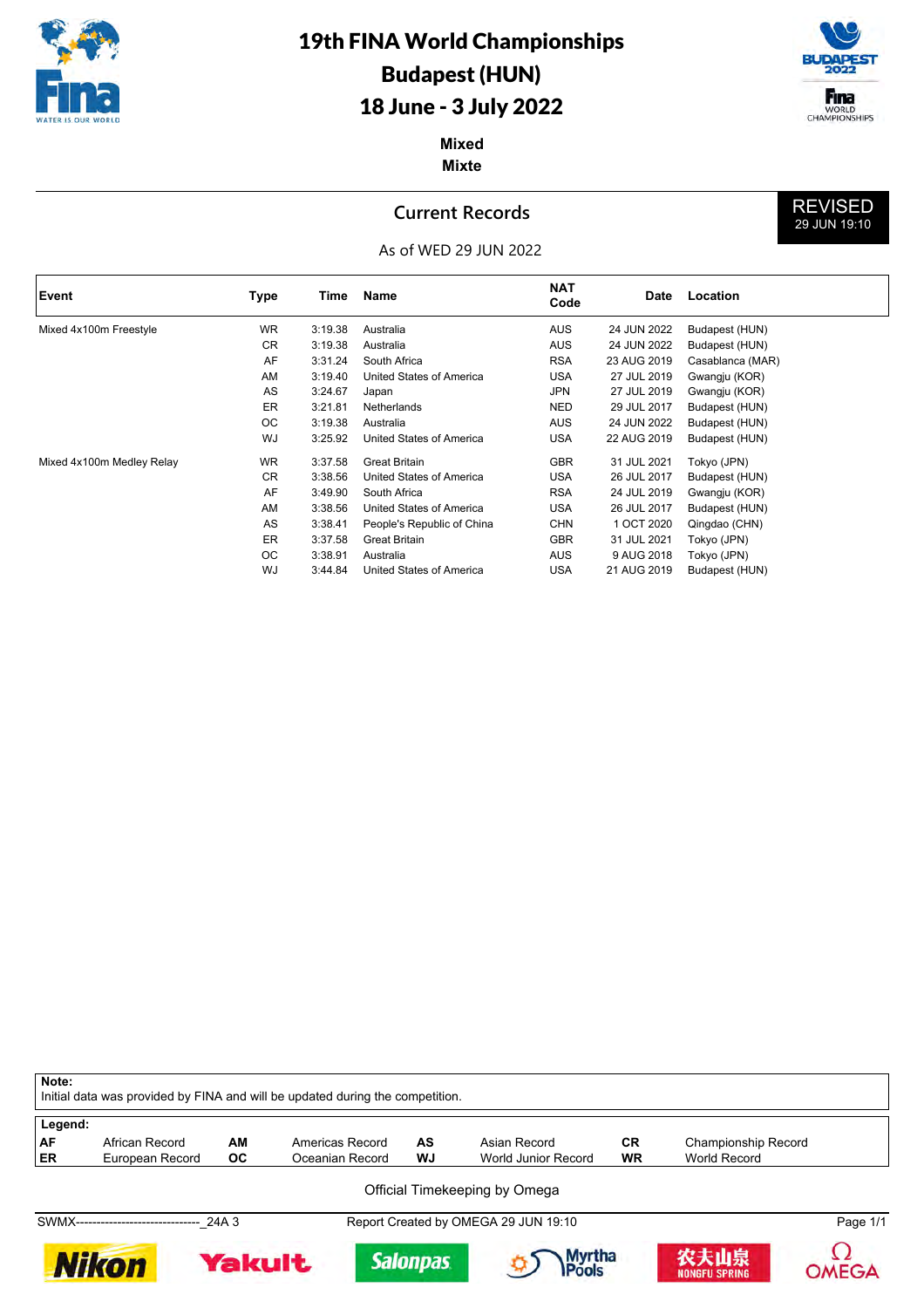



## **Records Set by Record Type**

## As of SAT 25 JUN 2022

#### **WORLD RECORD**

**Total number of World Records set: 3**

| Event                  |       | Name                 | <b>NAT</b><br>Code | <b>Time</b> | <b>Date</b>   |
|------------------------|-------|----------------------|--------------------|-------------|---------------|
| Men's 100m Backstroke  | Final | <b>CECCON Thomas</b> | ITA                | 51.60       | <b>20 JUN</b> |
| Men's 200m Butterfly   | Final | MILAK Kristof        | HUN                | 1:50.34     | <b>21 JUN</b> |
| Mixed 4x100m Freestyle | Final | Australia            | <b>AUS</b>         | 3:19.38     | <b>24 JUN</b> |

#### **CHAMPIONSHIP RECORD**

#### **Total number of Championship Records set: 8**

| Event                            |             | Name                        | <b>NAT</b><br>Code | Time     | Date          |
|----------------------------------|-------------|-----------------------------|--------------------|----------|---------------|
| Women's 400m Freestyle           | Final       | <b>LEDECKY Katie</b>        | <b>USA</b>         | 3:58.15  | <b>18 JUN</b> |
| Women's 4 x 200m Freestyle Relay | Final       | United States of America    | <b>USA</b>         | 7:41.45  | <b>22 JUN</b> |
| Men's 1500m Freestyle            | Final       | <b>PALTRINIERI Gregorio</b> | <b>ITA</b>         | 14:32.80 | <b>25 JUN</b> |
| Men's 100m Backstroke            | Semifinal 2 | <b>CHRISTOU Apostolos</b>   | <b>GRE</b>         | 52.09    | <b>19 JUN</b> |
|                                  | Final       | <b>CECCON Thomas</b>        | <b>ITA</b>         | 51.60    | <b>20 JUN</b> |
| Men's 200m Butterfly             | Final       | <b>MILAK Kristof</b>        | <b>HUN</b>         | 1:50.34  | <b>21 JUN</b> |
| Men's 400m Individual Medley     | Final       | <b>MARCHAND Leon</b>        | <b>FRA</b>         | 4:04.28  | <b>18 JUN</b> |
| Mixed 4x100m Freestyle           | Final       | Australia                   | <b>AUS</b>         | 3:19.38  | <b>24 JUN</b> |

#### **AFRICAN RECORD**

#### **Total number of African Records set: 3**

| Event                    |        | <b>Name</b>      | <b>NAT</b><br>Code | <b>Time</b> | <b>Date</b>   |
|--------------------------|--------|------------------|--------------------|-------------|---------------|
| Women's 50m Breaststroke | Heat 5 | van NIEKERK Lara | <b>RSA</b>         | 29.77       | <b>24 JUN</b> |
| Women's 50m Butterfly    | Final  | OSMAN Farida     | EGY                | 25.38       | <b>24 JUN</b> |
| Women's 100m Butterfly   | Final  | OSMAN Farida     | EGY                | 57.66       | <b>19 JUN</b> |

#### **AMERICAS RECORD**

| Total number of Americas Records set: 3 |             |                    |                    |          |               |  |  |  |
|-----------------------------------------|-------------|--------------------|--------------------|----------|---------------|--|--|--|
| Event                                   |             | Name               | <b>NAT</b><br>Code | Time     | <b>Date</b>   |  |  |  |
| Women's 50m Butterfly                   | Semifinal 1 | <b>HUSKE Torri</b> | <b>USA</b>         | 25.38    | <b>23 JUN</b> |  |  |  |
| Men's 800m Freestyle                    | Final       | <b>FINKE Bobby</b> | <b>USA</b>         | 7:39.36  | <b>21 JUN</b> |  |  |  |
| Men's 1500m Freestyle                   | Final       | <b>FINKE Bobby</b> | <b>USA</b>         | 14:36.70 | <b>25 JUN</b> |  |  |  |

#### **ASIAN RECORD**

#### **Total number of Asian Records set: 2**

| Event                    |                     | Name                 | <b>NAT</b><br>Code | <b>Time</b> | Date          |
|--------------------------|---------------------|----------------------|--------------------|-------------|---------------|
| Women's 50m Breaststroke | Semifinal 2 (100BR) | <b>TANG Qianting</b> | <b>CHN</b>         | 30.25       | 19 JUN        |
|                          | Semifinal 2         | <b>TANG Qianting</b> | <b>CHN</b>         | 30.10       | <b>24 JUN</b> |

Official Timekeeping by Omega

SWM-------------------------------\_81B 3 Report Created by OMEGA 25 JUN 20:56 Page 1/2











**OMEGA**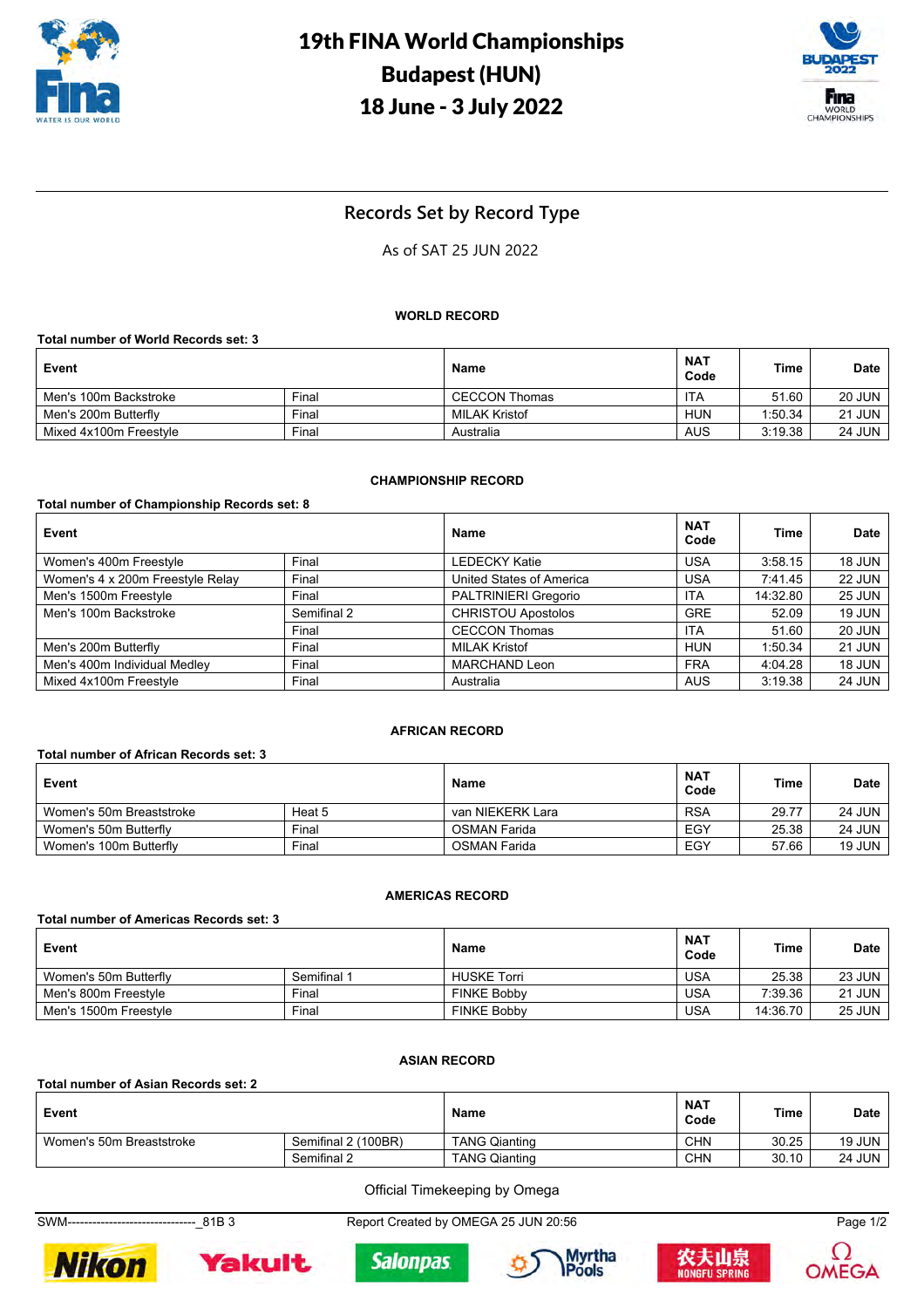



## **Records Set by Record Type**

## As of SAT 25 JUN 2022

#### **EUROPEAN RECORD**

#### **Total number of European Records set: 5**

| Event                        |       | Name                        | <b>NAT</b><br>Code | Time       | <b>Date</b>   |
|------------------------------|-------|-----------------------------|--------------------|------------|---------------|
| Men's 1500m Freestyle        | Final | <b>PALTRINIERI Gregorio</b> | ITA                | 14:32.80   | <b>25 JUN</b> |
| Men's 100m Backstroke        | Final | <b>CECCON Thomas</b>        | ITA                | 51.60      | <b>20 JUN</b> |
| Men's 200m Butterfly         | Final | <b>MILAK Kristof</b>        | HUN                | 1:50.34    | <b>21 JUN</b> |
| Men's 400m Individual Medley | Final | MARCHAND Leon               | <b>FRA</b>         | 4:04.28    | <b>18 JUN</b> |
| Men's 4 x 100m Medley Relay  | Final | Italv                       | ITA                | $=3:27.51$ | 25 JUN        |

#### **OCEANIAN RECORD**

| Total number of Oceanian Records set: 1 |       |           |                    |             |               |  |  |
|-----------------------------------------|-------|-----------|--------------------|-------------|---------------|--|--|
| Event                                   |       | Name      | <b>NAT</b><br>Code | <b>Time</b> | <b>Date</b>   |  |  |
| Mixed 4x100m Freestyle                  | Final | Australia | AUS                | 3:19.38     | <b>24 JUN</b> |  |  |

#### **WORLD JUNIOR RECORD**

#### **Total number of World Junior Records set: 8**

| Event                          |                 | Name              | <b>NAT</b><br>Code | Time    | <b>Date</b>   |
|--------------------------------|-----------------|-------------------|--------------------|---------|---------------|
| Women's 200m Freestyle         | Final (4x200FR) | McINTOSH Summer   | CAN                | 1:54.79 | <b>22 JUN</b> |
| Women's 200m Butterfly         | Semifinal 2     | McINTOSH Summer   | CAN                | 2:05.79 | <b>21 JUN</b> |
|                                | Final           | McINTOSH Summer   | CAN                | 2:05.20 | <b>22 JUN</b> |
| Women's 200m Individual Medley | Final           | <b>HAYES Leah</b> | USA                | 2:08.91 | <b>19 JUN</b> |
| Women's 400m Individual Medley | Final           | McINTOSH Summer   | CAN                | 4:32.04 | <b>25 JUN</b> |
| Men's 100m Freestyle           | Semifinal 2     | POPOVICI David    | <b>ROU</b>         | 47.13   | <b>21 JUN</b> |
| Men's 200m Freestyle           | Semifinal 2     | POPOVICI David    | <b>ROU</b>         | 1.44.40 | <b>19 JUN</b> |
|                                | Final           | POPOVICI David    | <b>ROU</b>         | 1:43.21 | <b>20 JUN</b> |

| Legend:                       |              |               |                     |                 |           |                                      |                              |          |
|-------------------------------|--------------|---------------|---------------------|-----------------|-----------|--------------------------------------|------------------------------|----------|
| $\equiv$                      | Equal Record | <b>BR</b>     | <b>Breaststroke</b> | FR              | Freestyle |                                      |                              |          |
| Official Timekeeping by Omega |              |               |                     |                 |           |                                      |                              |          |
| SWM----------------------     |              | 81B3          |                     |                 |           | Report Created by OMEGA 25 JUN 20:56 |                              | Page 2/2 |
| <b>Nikon</b>                  |              | <b>Yakult</b> |                     | <b>Salonpas</b> |           | Myrtha<br>Pools                      | 农夫山泉<br><b>NONGFU SPRING</b> | OMEGA    |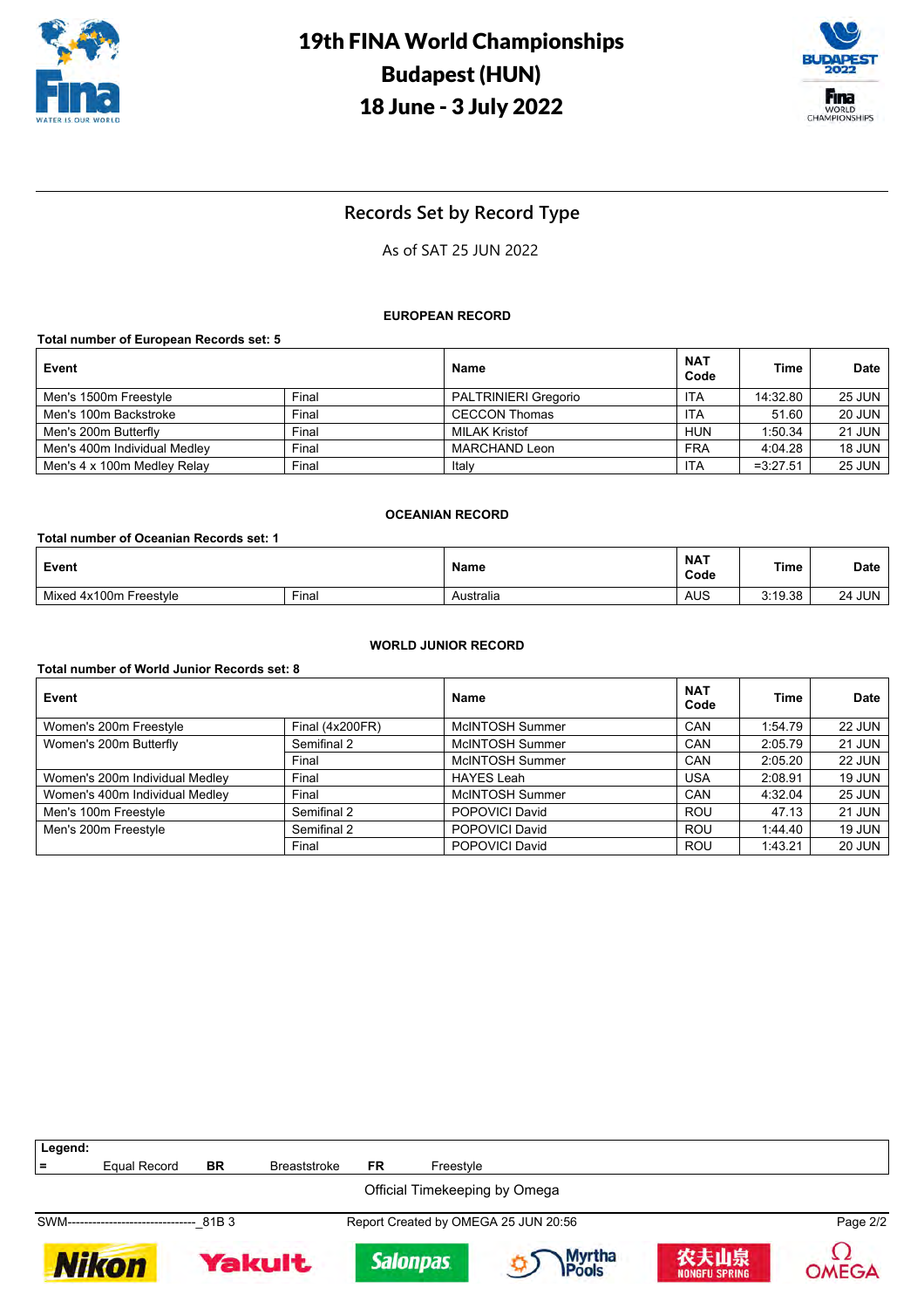



## **Records Set by Date**

As of SAT 25 JUN 2022

| <b>Date</b>   | Event                            |                        | Name                            | <b>NAT</b><br>Code | <b>Time</b> | Record<br><b>Type</b> |
|---------------|----------------------------------|------------------------|---------------------------------|--------------------|-------------|-----------------------|
| 18 JUN        | Women's 400m Freestyle           | Final                  | <b>LEDECKY Katie</b>            | <b>USA</b>         | 3:58.15     | Championship          |
|               | Men's 400m Individual Medley     | Final                  | <b>MARCHAND Leon</b>            | <b>FRA</b>         | 4:04.28     | Championship          |
|               |                                  | Final                  | <b>MARCHAND Leon</b>            | <b>FRA</b>         | 4:04.28     | European              |
| 19 JUN        | Women's 50m Breaststroke         | Semifinal 2<br>(100BR) | <b>TANG Qianting</b>            | <b>CHN</b>         | 30.25       | Asian                 |
|               | Women's 100m Butterfly           | Final                  | <b>OSMAN Farida</b>             | EGY                | 57.66       | African               |
|               | Women's 200m Individual Medley   | Final                  | <b>HAYES Leah</b>               | <b>USA</b>         | 2:08.91     | <b>World Junior</b>   |
|               | Men's 200m Freestyle             | Semifinal 2            | <b>POPOVICI David</b>           | <b>ROU</b>         | 1:44.40     | <b>World Junior</b>   |
|               | Men's 100m Backstroke            | Semifinal 2            | <b>CHRISTOU Apostolos</b>       | <b>GRE</b>         | 52.09       | Championship          |
| <b>20 JUN</b> | Men's 200m Freestyle             | Final                  | POPOVICI David                  | <b>ROU</b>         | 1:43.21     | <b>World Junior</b>   |
|               | Men's 100m Backstroke            | Final                  | <b>CECCON Thomas</b>            | <b>ITA</b>         | 51.60       | World                 |
|               |                                  | Final                  | <b>CECCON Thomas</b>            | <b>ITA</b>         | 51.60       | Championship          |
|               |                                  | Final                  | <b>CECCON Thomas</b>            | <b>ITA</b>         | 51.60       | European              |
| 21 JUN        | Women's 200m Butterfly           | Semifinal 2            | <b>McINTOSH Summer</b>          | CAN                | 2:05.79     | <b>World Junior</b>   |
|               | Men's 100m Freestyle             | Semifinal 2            | POPOVICI David                  | ROU                | 47.13       | World Junior          |
|               | Men's 800m Freestyle             | Final                  | <b>FINKE Bobby</b>              | <b>USA</b>         | 7:39.36     | Americas              |
|               | Men's 200m Butterfly             | Final                  | <b>MILAK Kristof</b>            | <b>HUN</b>         | 1:50.34     | World                 |
|               |                                  | Final                  | <b>MILAK Kristof</b>            | <b>HUN</b>         | 1:50.34     | Championship          |
|               |                                  | Final                  | <b>MILAK Kristof</b>            | <b>HUN</b>         | 1:50.34     | European              |
| 22 JUN        | Women's 200m Freestyle           | Final<br>(4x200FR)     | <b>McINTOSH Summer</b>          | CAN                | 1:54.79     | World Junior          |
|               | Women's 200m Butterfly           | Final                  | <b>McINTOSH Summer</b>          | CAN                | 2:05.20     | <b>World Junior</b>   |
|               | Women's 4 x 200m Freestyle Relay | Final                  | <b>United States of America</b> | <b>USA</b>         | 7:41.45     | Championship          |
| 23 JUN        | Women's 50m Butterfly            | Semifinal 1            | <b>HUSKE Torri</b>              | <b>USA</b>         | 25.38       | Americas              |
| 24 JUN        | Women's 50m Breaststroke         | Heat 5                 | van NIEKERK Lara                | <b>RSA</b>         | 29.77       | African               |
|               |                                  | Semifinal 2            | <b>TANG Qianting</b>            | <b>CHN</b>         | 30.10       | Asian                 |
|               | Women's 50m Butterfly            | Final                  | <b>OSMAN Farida</b>             | EGY                | 25.38       | African               |
|               | Mixed 4x100m Freestyle           | Final                  | Australia                       | <b>AUS</b>         | 3:19.38     | World                 |
|               |                                  | Final                  | Australia                       | <b>AUS</b>         | 3:19.38     | Championship          |
|               |                                  | Final                  | Australia                       | <b>AUS</b>         | 3:19.38     | Oceanian              |
| <b>25 JUN</b> | Women's 400m Individual Medley   | Final                  | <b>McINTOSH Summer</b>          | CAN                | 4:32.04     | World Junior          |
|               | Men's 1500m Freestyle            | Final                  | <b>PALTRINIERI Gregorio</b>     | <b>ITA</b>         | 14:32.8     | Championship          |
|               |                                  | Final                  | PALTRINIERI Gregorio            | <b>ITA</b>         | 14:32.8     | European              |
|               |                                  | Final                  | <b>FINKE Bobby</b>              | <b>USA</b>         | 14:36.7     | Americas              |
|               | Men's 4 x 100m Medley Relay      | Final                  | Italy                           | <b>ITA</b>         | $=3:27.5$   | European              |